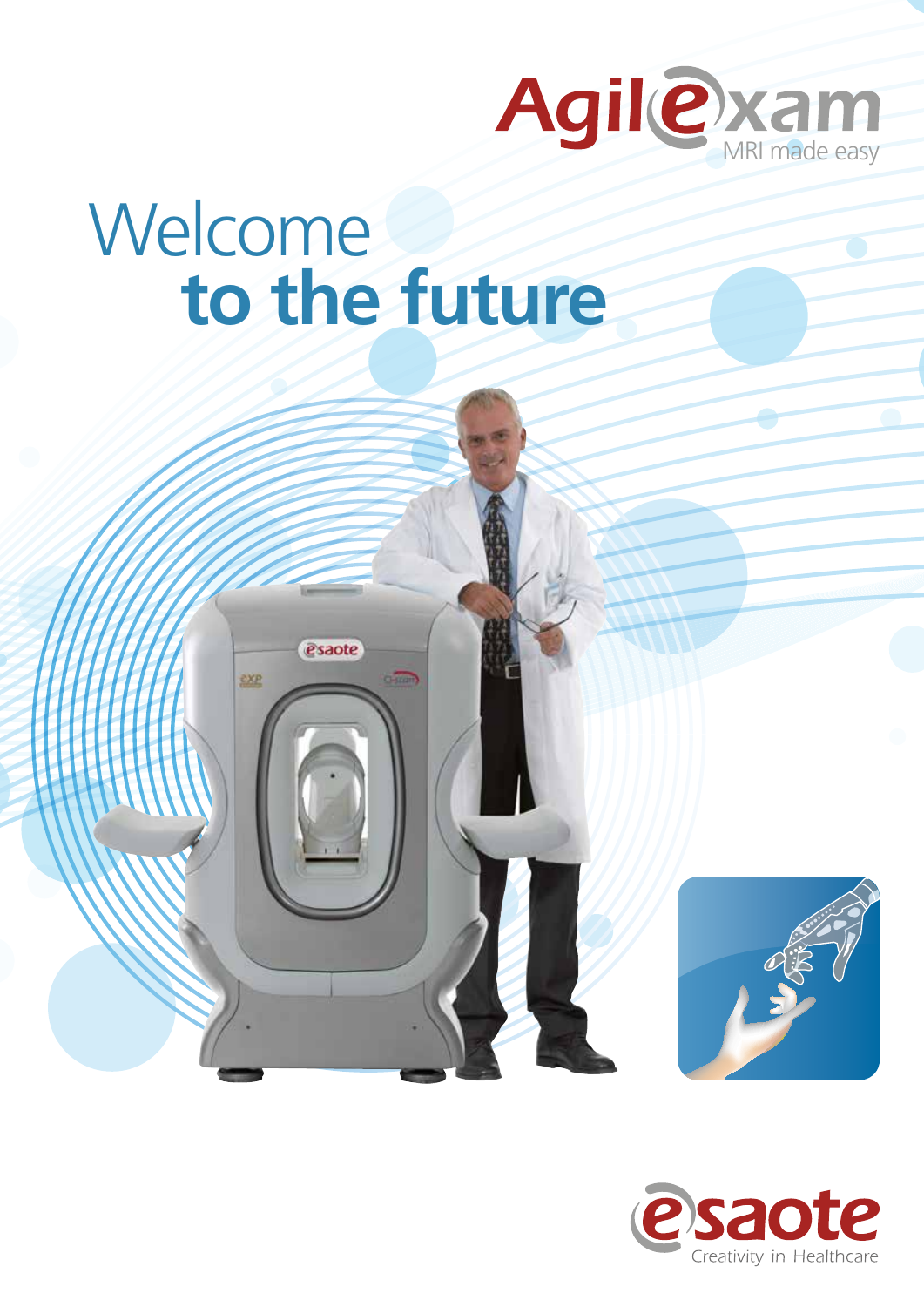### What is AgilExam

- AgilExam is a model-based support tool that recognizes the anatomical landmarks and manages automatically the parameter and slice settings.
- AgilExam improves the consistency and quality of the MRI examination by reducing operator-dependency.
- The data driven algorithms shorten setup times and makes the overall examination quality more consistent.

### The Benefits of AgilExam

- Shorten setup times
- Consistent and reproducible exams
- Optimal settings independently of the operator experience
- Shortens learning curve
- Reduces quality issues in case of personnel turnover
- Improves overall productivity







Paolo Minafra MD Musculoskeletal Radiologist Health Director Affidea Modena Medica

*"AgilExam is a useful supporting tool as it improves the consistency in the execution of an MRI examination which of course facilitates reporting. In my personal experience AgilExam allows a substantial increase in patient throughput, making the management of resources of my clinic more flexible."*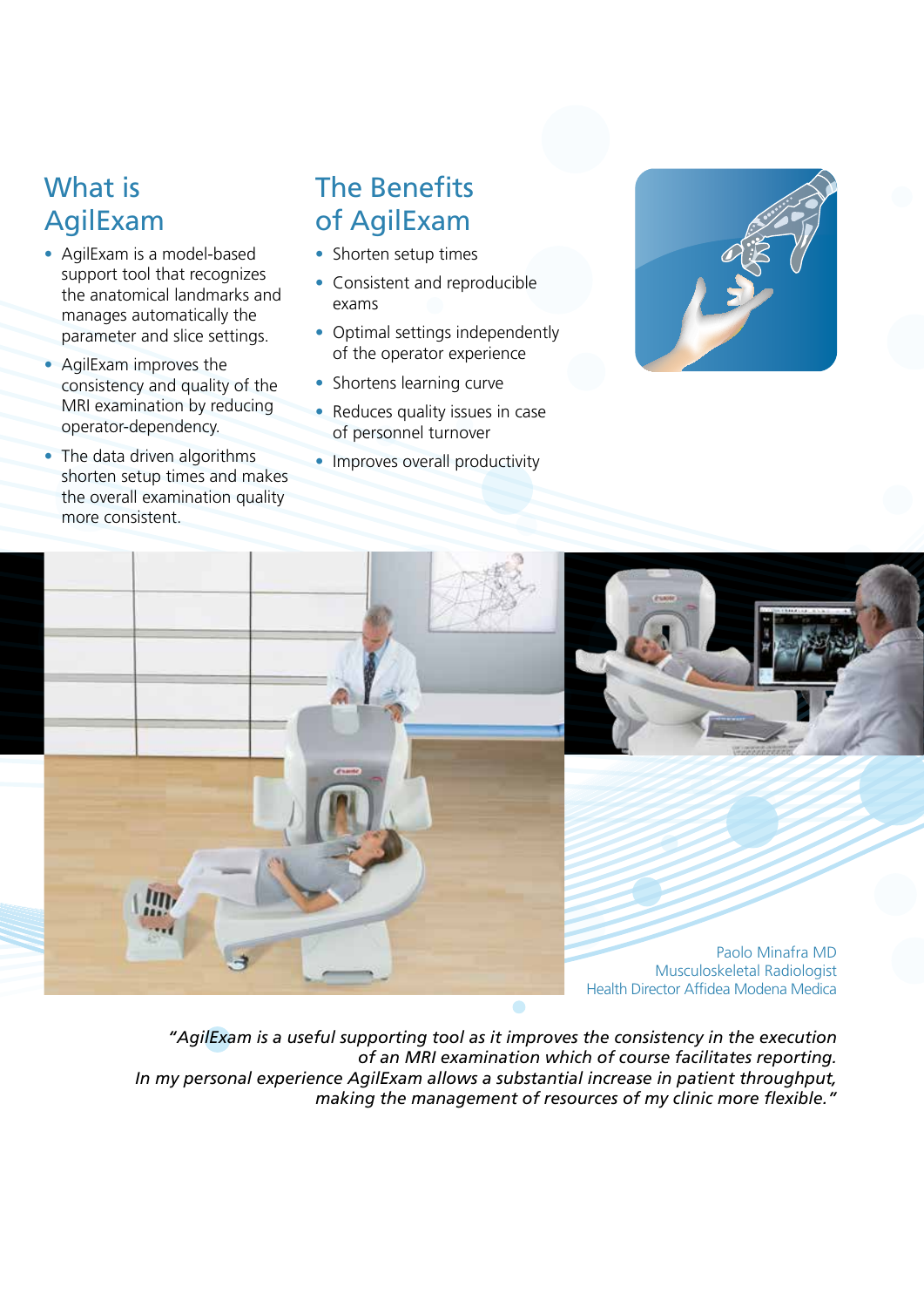## AgilExam makes MRI scanning **as easy as 1,2,3**

## 1. Position 2. Select 3. Check & Go

Position the patient using Real-Time and initiate the scout scan like any standard MRI.

Select the desired examination task from the AgilExam task list.

Check the automatic slice positioning and confirm to execute the protocol.



AgilExam automatically positions the slices both in terms of angulation and number according to the laterality and size of the anatomy under investigation.

AgilExam automatically applies the validated slice positioning and parameter settings to the entire protocol.

> Customizing the single scans or protocol for the MRI examination remains possible thanks to the flexible user interface of the Esaote O-scan MRI.

### Improves Throughput Facilitates Reporting